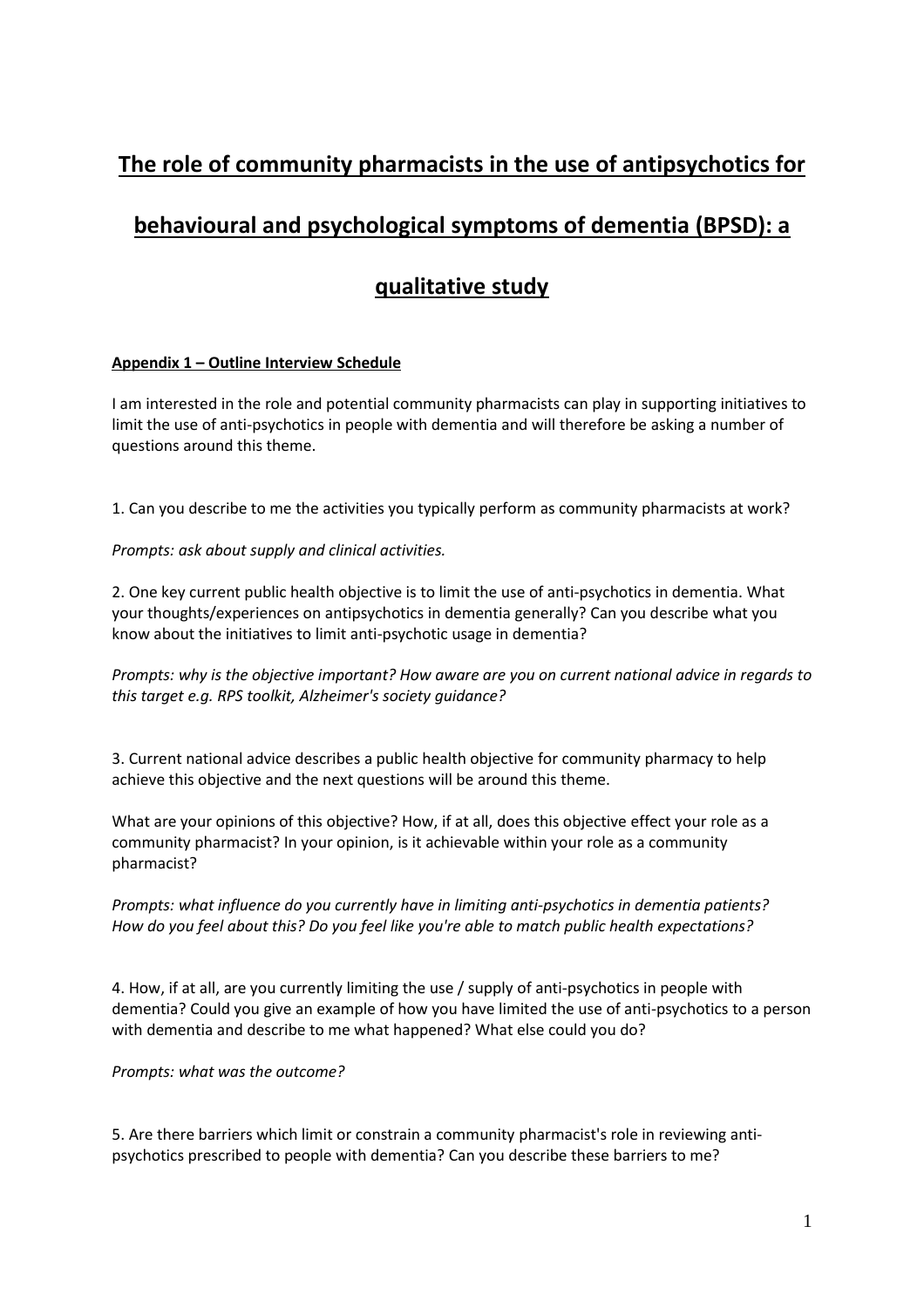*Prompts: are there any changes in the workplace that need to be put into place first?*

6. What help or tools could reduce these barriers and enable a community pharmacist to have a greater role in helping limit the use of anti-psychotics in people with dementia in order to meet public health targets? How could this be achieved?

*Prompt: have you undertaken any further training in this area either lectures, workshops or online courses (e.g. CPPE – Centre for Postgraduate Pharmacy Education course)? If yes, were the courses helpful?*